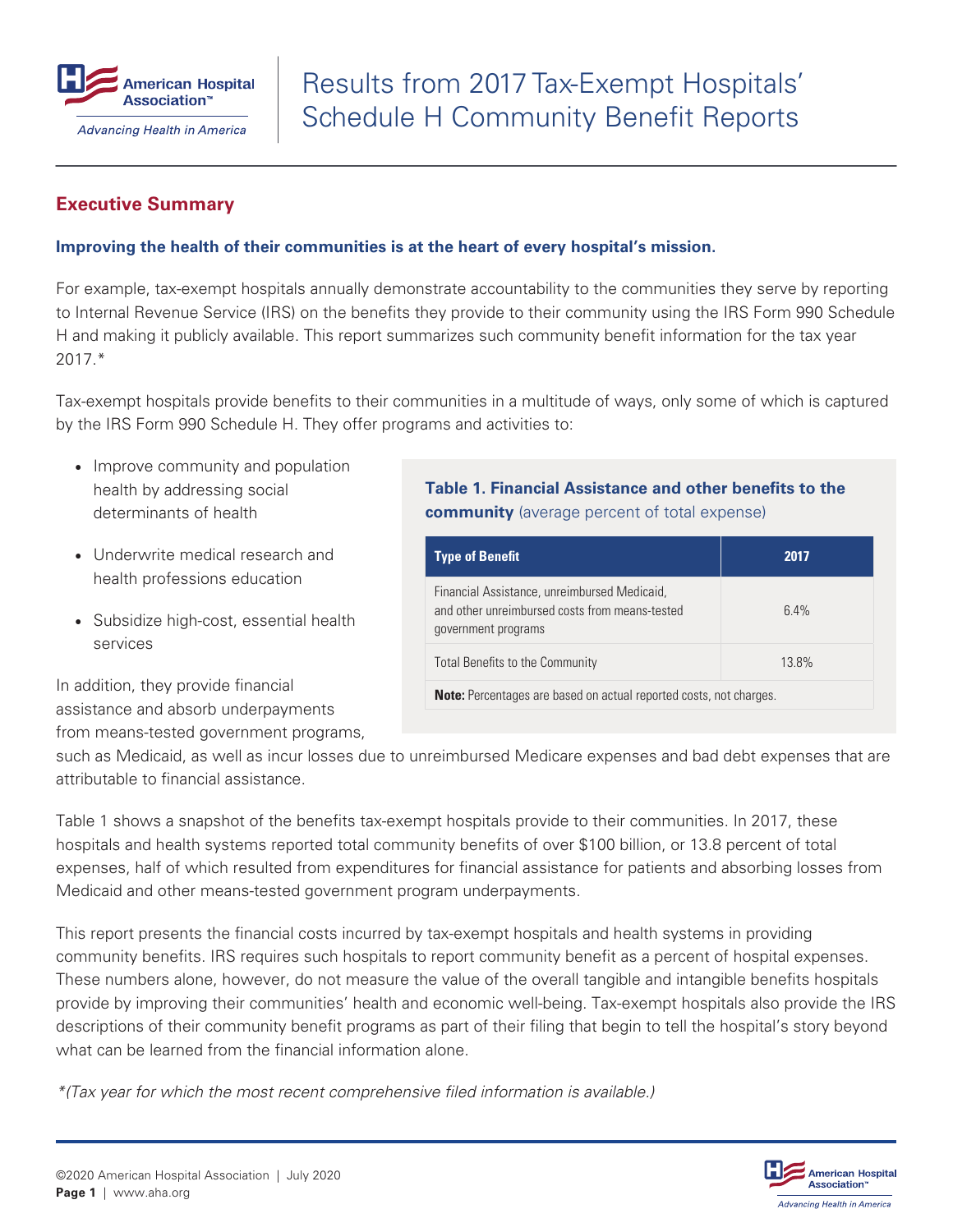# **Methodology**

The AHA, assisted by Ernst & Young LLP, has since 2012 reviewed and analyzed Schedule H tax filings. In 2020, AHA contracted with Guidestar to create a file of all electronically submitted Schedule H forms for the most recently completed tax year, 2017. Using the Schedule H community benefit data and total expense data from the 2017 AHA Annual Survey database, AHA calculated the percent of total hospital expenses spent on benefits to the community.

**Individual and Group Schedule Hs:** Hospitals submit a Schedule H for a single hospital (individual Schedule) or as part of a combined Schedule that includes other hospitals (group Schedule), depending on their organizational structure. The 2017 file contains 2,383 Schedules. Upon review, AHA identified 2,764 total hospitals in the Schedule H data file and matched these records with the AHA Annual Survey database.

**Community Benefit Calculation:** The community benefit expenses used for this report are those reported to the IRS net of any offsetting revenue. Net community benefit expenditures were summed across hospitals and expressed as a percentage of the total hospital expenses reported by the same hospitals on the 2017 AHA Annual Survey. The calculation of community benefits for exempt hospitals in aggregate includes all data from both individual Schedules and group Schedules. Ernst & Young (EY) confirmed that "[t]he methodology described above is consistent with the approach used by EY in our prior analyses of the Form 990 Schedule H."

**Demographic Calculation:** The calculation of community benefits based on demographic characteristics (e.g., type, size) requires individual hospital community benefits information. Since a group Schedule does not specify the amount of community benefit expense attributed to individual hospitals and the hospitals on a group Schedule may have very different demographic characteristics, comparison groups were developed using only the Schedule Hs filed for single hospitals (1,931). Although a significant portion of system-affiliated hospitals submitted a singlehospital Schedule H, the comparison data slightly underrepresents the community benefit expenditures of systemaffiliated hospitals reporting as a group.

**Schedule H Data:** Data was extracted from the following sections of the 2017 990 Schedule H form:

- Part I on financial assistance and certain other community benefits
- Part II on community building activities
- Part III on bad debt and Medicare

See Appendix A for a detailed list of Schedule H data elements used in this report.

**Hospital Segments:** Results are presented for the following segments of hospitals:

- Size
- Location
- Type

See Appendix B for a detailed description of the comparison groups.

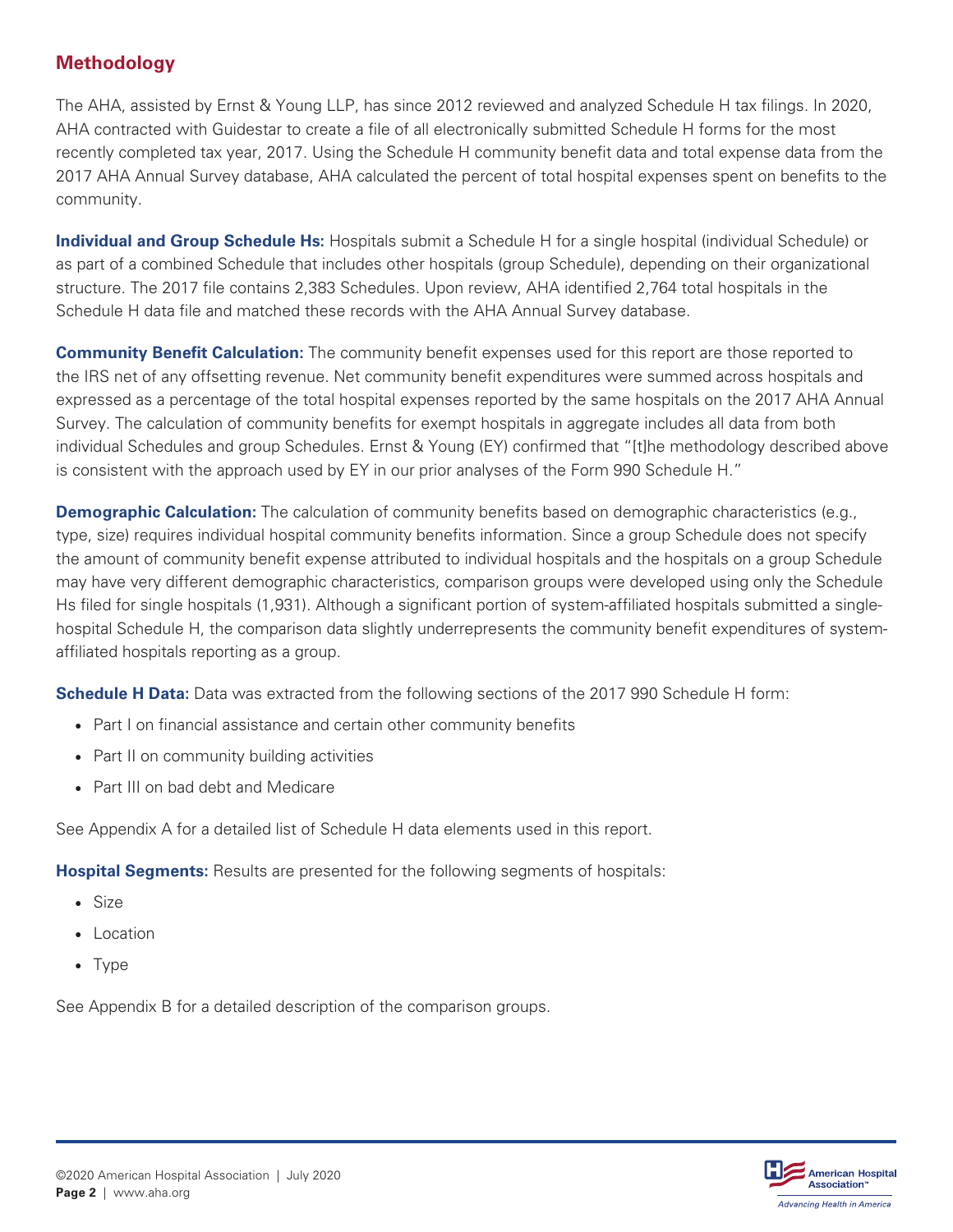# **Results**

**Hospitals' Total Benefits to the Community:** In tax year 2017, exempt hospitals spent on average 13.8% of their total annual expense on benefits to the community. Benefits include financial assistance, Medicaid and other means-tested government program underpayments, community health improvement services, research, health professions education, subsidized services, bad debt expense attributable to financial assistance, Medicare shortfall, and other community benefits and building activities. These are the financial costs hospitals incurred in providing particular benefits to their community, but do not reflect all the tangible and intangible benefits of improving their communities' health and well-being.

Table 2 shows the average percent of total expense corresponding to the Schedule H form:

- Part I on financial assistance and certain other community benefits
- Part II on community building activities
- Part III on Medicare shortfall and bad debt

| <b>Financial Assistance</b><br><b>And Certain Other</b><br><b>Community Benefits</b> | <b>Community</b><br><b>Building</b><br><b>Activity</b> | <b>Medicare</b><br>Shortfall* | <b>Bad Debt Expense</b><br><b>Attributable To</b><br><b>Financial Assistance</b> | <b>Total Benefits</b><br><b>To The</b><br><b>Community</b> |  |  |  |  |  |
|--------------------------------------------------------------------------------------|--------------------------------------------------------|-------------------------------|----------------------------------------------------------------------------------|------------------------------------------------------------|--|--|--|--|--|
| 10.3%                                                                                | 0.1%                                                   | 3.1%                          | 0.4%                                                                             | 13.8%                                                      |  |  |  |  |  |
| <b>DEMOGRAPHIC COMPARISONS</b><br>(1,931 individual hospitals)                       |                                                        |                               |                                                                                  |                                                            |  |  |  |  |  |
| <b>Size</b>                                                                          |                                                        |                               |                                                                                  |                                                            |  |  |  |  |  |
| 8.9%                                                                                 | 0.1%                                                   | 1.9%                          | 0.8%                                                                             | 11.6%                                                      |  |  |  |  |  |
| 8.8%                                                                                 | 0.1%                                                   | 3.2%                          | 0.5%                                                                             | 12.6%                                                      |  |  |  |  |  |
| 10.9%                                                                                | 0.1%                                                   | 2.8%                          | 0.3%                                                                             | 14.1%                                                      |  |  |  |  |  |
| <b>Location</b>                                                                      |                                                        |                               |                                                                                  |                                                            |  |  |  |  |  |
| 8.0%                                                                                 | 0.1%                                                   | 1.4%                          | 0.6%                                                                             | 10.1%                                                      |  |  |  |  |  |
| 10.4%                                                                                | 0.1%                                                   | 2.8%                          | 0.4%                                                                             | 13.6%                                                      |  |  |  |  |  |
| Type**                                                                               |                                                        |                               |                                                                                  |                                                            |  |  |  |  |  |
| 9.9%                                                                                 | 0.1%                                                   | 2.9%                          | 0.4%                                                                             | 13.3%                                                      |  |  |  |  |  |
| 15.5%                                                                                | 0.1%                                                   | 0.2%                          | 0.1%                                                                             | 15.9%                                                      |  |  |  |  |  |
| 10.7%                                                                                | 0.1%                                                   | 2.5%                          | 0.3%                                                                             | 13.6%                                                      |  |  |  |  |  |
| 8.3%                                                                                 | 0.1%                                                   | 0.8%                          | 0.6%                                                                             | 9.7%                                                       |  |  |  |  |  |
| <b>System-Affiliation</b>                                                            |                                                        |                               |                                                                                  |                                                            |  |  |  |  |  |
| 9.8%                                                                                 | 0.1%                                                   | 2.9%                          | 0.4%                                                                             | 13.1%                                                      |  |  |  |  |  |
|                                                                                      | $\mathbf{r}$<br><b>Contract Contract Contract</b>      |                               |                                                                                  |                                                            |  |  |  |  |  |

#### **Table 2. Hospitals' total benefit to the community** (Percent of expense)

**Note:** Total percent may not sum due to rounding.

\* Net shortfall (gross shortfall less surplus)

\*\* A single hospital can be in more than one TYPE category

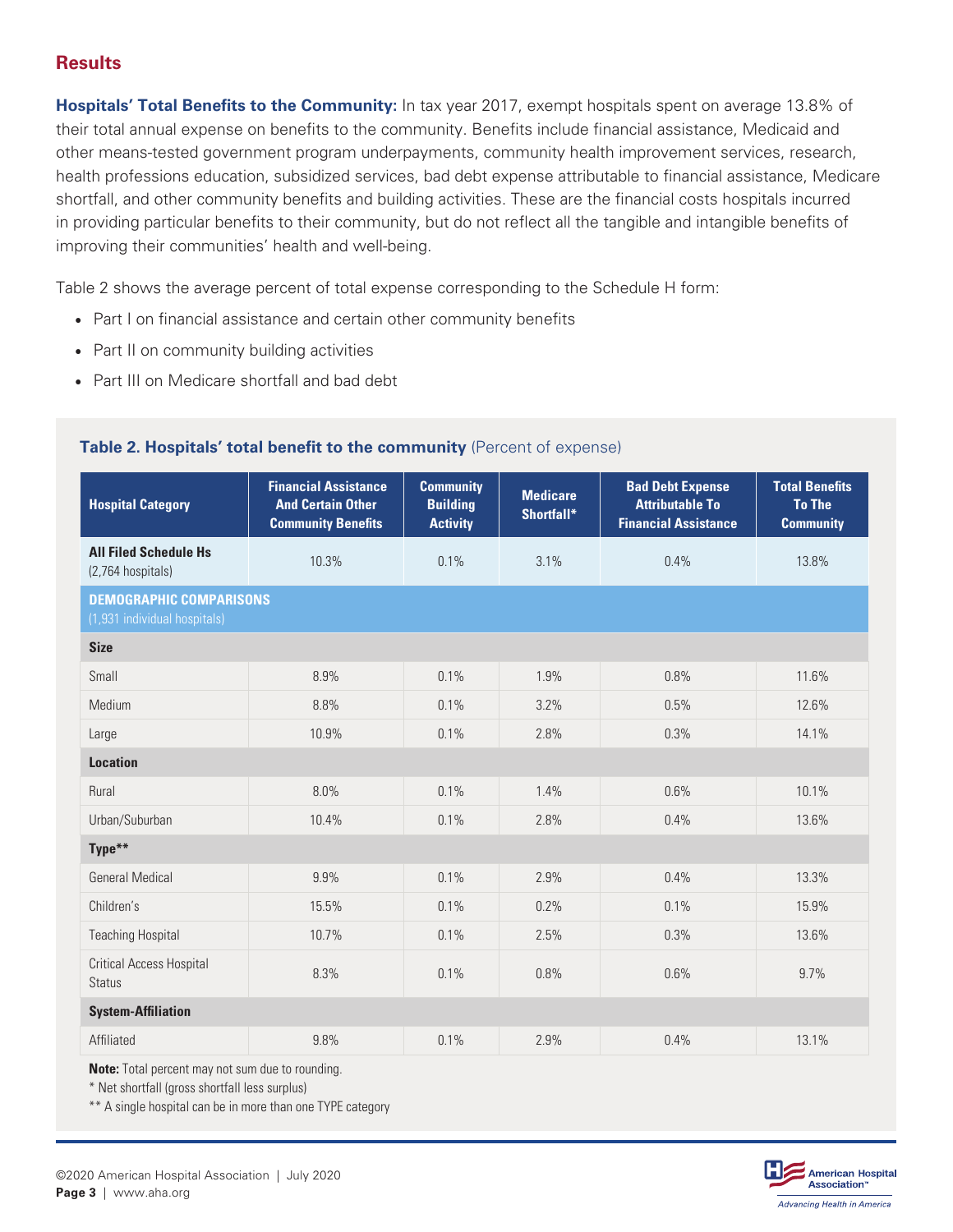**Hospitals' Financial Assistance, Means-tested Programs, and Certain Other Benefits:** In addition to providing financial assistance and subsidizing Medicaid underpayments, hospitals fund community health improvement services, underwrite health professions education, fund health research, subsidize certain health services, and make cash and in-kind contributions for community benefit.

Table 3 shows the average percent of total expense corresponding to the types of community benefit reported on Schedule H form Part I. In 2017, financial assistance and unreimbursed costs from Medicaid and means-tested government programs were 6.4% of total tax-exempt hospital expenses. When combined with expenditures for health professions education, medical research, cash and in-kind contributions and other benefits, this value amounts to 10.3% of expenses in 2017.

### **Table 3. Financial assistance, means-tested programs and certain other benefits** (Percent of total expense)

| <b>Hospital Category</b>                                                                                                                         | <b>Financial Assistance,</b><br><b>Unreimbursed Medicaid,</b><br><b>Unreimbursed Costs</b><br><b>From Means-Tested</b><br><b>Government Programs</b> | <b>Health</b><br><b>Professions</b><br><b>Education</b> | <b>Medical</b><br><b>Research</b> | <b>Cash And</b><br><b>In-Kind</b><br><b>Contributions</b><br><b>To Community</b><br><b>Groups</b> | Other* | <b>Total Financial</b><br><b>Assistance</b><br><b>And Other</b><br><b>Community</b><br><b>Benefits</b> |  |  |  |
|--------------------------------------------------------------------------------------------------------------------------------------------------|------------------------------------------------------------------------------------------------------------------------------------------------------|---------------------------------------------------------|-----------------------------------|---------------------------------------------------------------------------------------------------|--------|--------------------------------------------------------------------------------------------------------|--|--|--|
| <b>All Filed Schedule Hs</b><br>(2,764 hospitals)                                                                                                | 6.4%                                                                                                                                                 | 1.7%                                                    | 0.5%                              | 0.3%                                                                                              | 1.4%   | 10.3%                                                                                                  |  |  |  |
| <b>DEMOGRAPHIC COMPARISONS</b><br>(1,931 individual hospitals)                                                                                   |                                                                                                                                                      |                                                         |                                   |                                                                                                   |        |                                                                                                        |  |  |  |
| <b>Size</b>                                                                                                                                      |                                                                                                                                                      |                                                         |                                   |                                                                                                   |        |                                                                                                        |  |  |  |
| Small                                                                                                                                            | 6.2%                                                                                                                                                 | 0.2%                                                    | $0.0\%$                           | 0.1%                                                                                              | 2.2%   | 8.9%                                                                                                   |  |  |  |
| Medium                                                                                                                                           | 6.2%                                                                                                                                                 | 0.5%                                                    | 0.1%                              | 0.2%                                                                                              | 1.8%   | 8.8%                                                                                                   |  |  |  |
| Large                                                                                                                                            | 6.4%                                                                                                                                                 | 2.3%                                                    | 0.7%                              | 0.2%                                                                                              | 1.4%   | 10.9%                                                                                                  |  |  |  |
| <b>Location</b>                                                                                                                                  |                                                                                                                                                      |                                                         |                                   |                                                                                                   |        |                                                                                                        |  |  |  |
| Rural                                                                                                                                            | 4.8%                                                                                                                                                 | 0.2%                                                    | $0.0\%$                           | 0.1%                                                                                              | 2.9%   | 8.0%                                                                                                   |  |  |  |
| Urban/Suburban                                                                                                                                   | 6.4%                                                                                                                                                 | 1.8%                                                    | 0.5%                              | 0.2%                                                                                              | 1.5%   | 10.4%                                                                                                  |  |  |  |
| Type**                                                                                                                                           |                                                                                                                                                      |                                                         |                                   |                                                                                                   |        |                                                                                                        |  |  |  |
| <b>General Medical</b>                                                                                                                           | 6.2%                                                                                                                                                 | 1.7%                                                    | 0.2%                              | 0.2%                                                                                              | 1.5%   | 9.9%                                                                                                   |  |  |  |
| Children's                                                                                                                                       | $9.0\%$                                                                                                                                              | 2.0%                                                    | 2.0%                              | 0.4%                                                                                              | 2.1%   | 15.5%                                                                                                  |  |  |  |
| <b>Teaching Hospital</b>                                                                                                                         | 6.3%                                                                                                                                                 | 2.1%                                                    | 0.6%                              | 0.2%                                                                                              | 1.5%   | 10.7%                                                                                                  |  |  |  |
| <b>Critical Access Hospital</b><br><b>Status</b>                                                                                                 | 5.1%                                                                                                                                                 | 0.2%                                                    | 0.0%                              | 0.1%                                                                                              | 2.9%   | 8.3%                                                                                                   |  |  |  |
| <b>System Affiliation</b>                                                                                                                        |                                                                                                                                                      |                                                         |                                   |                                                                                                   |        |                                                                                                        |  |  |  |
| Affiliated                                                                                                                                       | 6.2%                                                                                                                                                 | 1.8%                                                    | 0.3%                              | 0.2%                                                                                              | 1.3%   | 9.8%                                                                                                   |  |  |  |
| Note: Total percent may not sum due to rounding.<br>*Other Repetite include community boolth improvement convices and subsidized boolth convices |                                                                                                                                                      |                                                         |                                   |                                                                                                   |        |                                                                                                        |  |  |  |

\*Other Benefits include community health improvement services and subsidized health services

\*\*A single hospital can be in more than one TYPE category

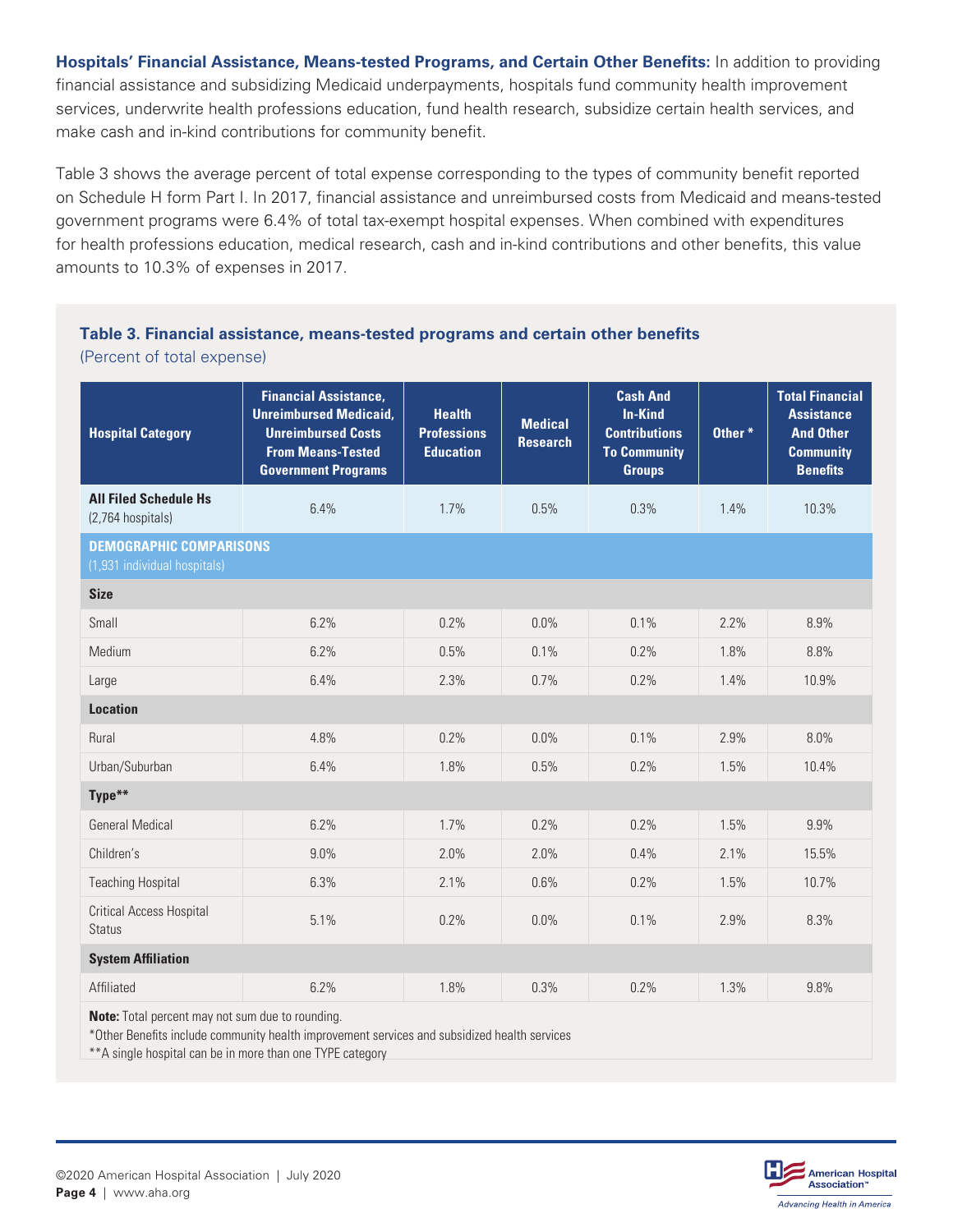**Bad Debt Expenses:** In 2017, 47% of the 1,931 individual hospital Schedule Hs reported bad debt expense attributable to financial assistance. Although the IRS provides minimal instruction on how to calculate this amount, the average bad debt expense attributable to financial assistance reported was 0.4% of total expenses in 2017. However, some patients unable to pay for their medical care do not complete hospitals' financial assistance processes. Consequently, hospitals classify unreimbursed care for those patients as bad debt expense. Most hospitals and systems report that some portion of their bad debt expense would qualify as a benefit to the community as financial assistance due to the low income of the patients.

For example, the following is an explanation to the Schedule H question about the rationale for including bad debt amounts in community benefit:

• *The portion of bad debt expense that reasonably could be attributable to patients who may qualify for financial*  assistance under the hospital's charity care program (reported in Part III line 3) was calculated by applying the *percentage of bad debts by zip code (for which the average household income for each zip code is less than 200% of the federal poverty level) to bad debt expense reported in Part III line 2. Since this portion of bad debt is attributable to patients residing in an area where the average income is less than 200% of the Federal poverty level, it is highly likely these patients would have qualified for Hospital's charity care program had they applied. For this reason, we believe the amount should be treated as community benefit expense in Part I.*

**Medicare Surplus and Shortfall:** In 2017, 71% of participating hospitals and systems reported having Medicare shortfalls. Medicare reimbursement shortfalls occur when the Federal government reimburses the hospitals less than their costs for treating Medicare patients.

Most hospitals described why their Medicare shortfall should be treated as community benefit:

- *They explained on their Schedule H forms that non-negotiable Medicare rates are sometimes out-of-line with the true costs of treating Medicare patients.*
- *By continuing to treat patients eligible for Medicare, hospitals alleviate the Federal government's burden*  for directly providing medical services. The IRS has acknowledged that lessening the government burden *associated with providing Medicare benefits is a charitable purpose.*
- *Additionally, many hospitals pointed to IRS Rev. Rul. 69-545 in their explanation of Medicare shortfall as a community benefit. IRS Rev. Rul. 69-545 states that if a hospital serves patients with government health benefits, including Medicare, then this is an indication that the hospital operates to promote the health of the community.*

**Community Building Activities:** In 2017, hospital systems and individual hospitals spent on average 0.1% of their total expenses on community building activities. Community building activities take many forms:

- *Hospital employees report participating on the state Board of Health, in regional health departments and neighborhood community relations committees, and with university and other school partnerships.*
- *Environmental improvements*
- *Workforce development*

These activities often promote regional health by offering direct and indirect support to communities with unmet health needs. These include patients who are indigent, uninsured, underprovided for, or geographically isolated from health care facilities.

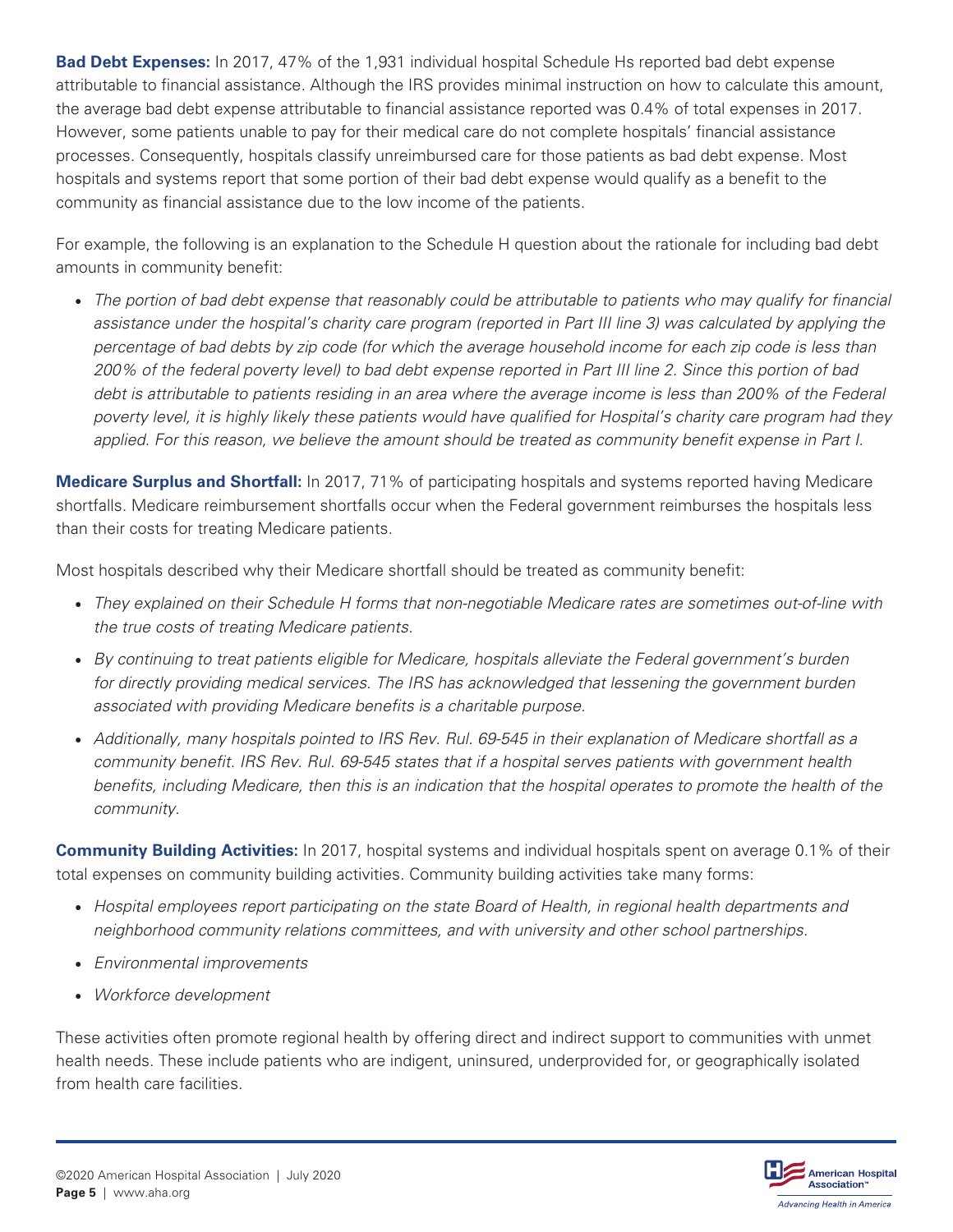# **Conclusion**

Hospitals provide benefits to the communities they serve in a multitude of ways. They not only provide financial assistance and absorb underpayments by Medicaid and other means-tested government programs, but also absorb losses due to unreimbursed Medicare and bad debt expense attributable to financial assistance. In addition, they offer programs and activities to improve community health, underwrite medical research and health professions education, and subsidize high-cost health services.

## **Follow-up**

Questions about this report can be addressed to [help@aha.org.](mailto:help@aha.org)

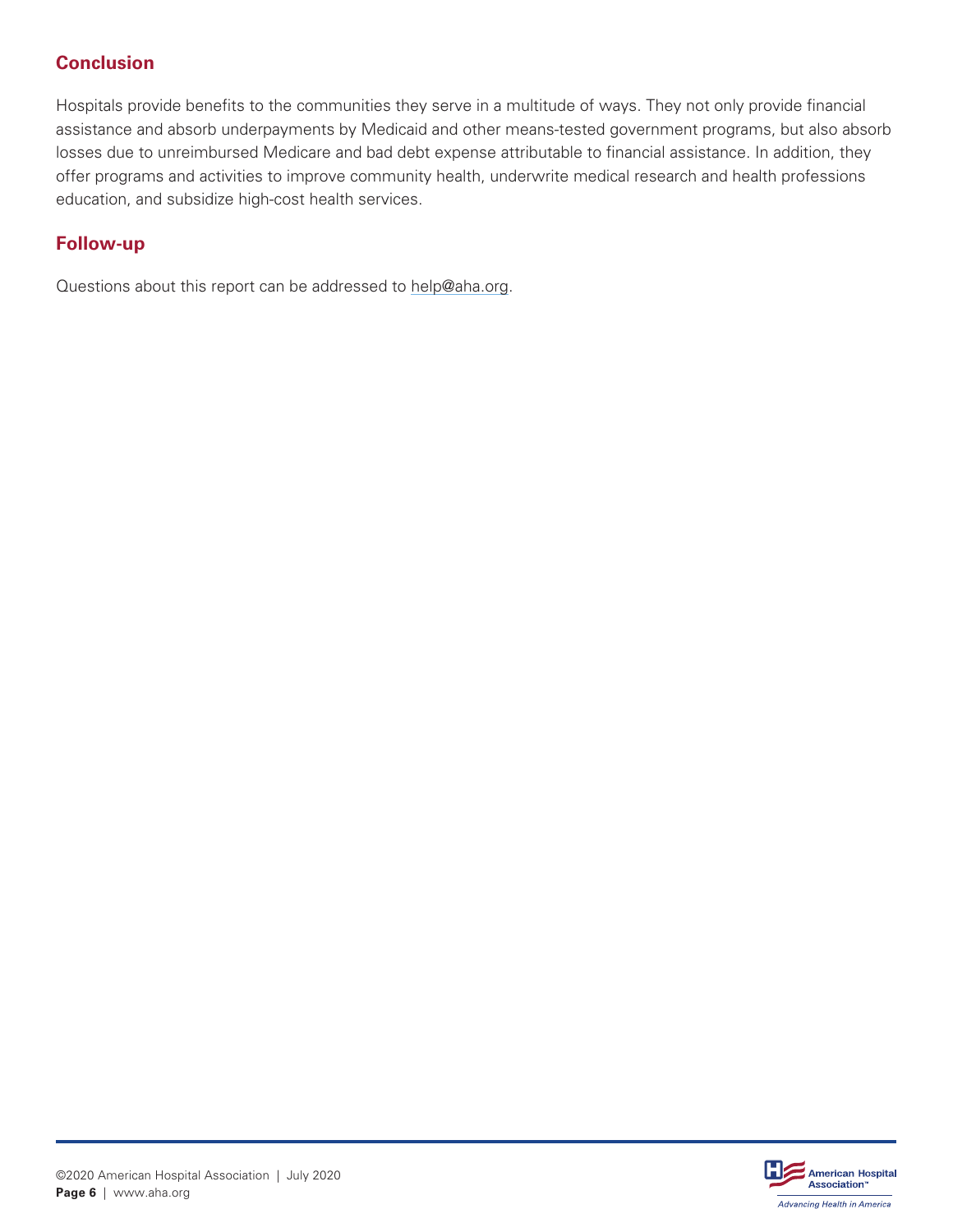

**Advancing Health in America** 

#### **Financial Assistance and Certain other Benefits:** Sum of the following

- Financial assistance and means-tested government programs: Part I, line 7d(e)
- Community health improvement services: Part I, line 7e(e)
- Health professions education: Part I, line 7f(e)
- Subsidized health services: Part I, line 7g(e)
- Medical research: Part I, line 7h(e)
- Cash and in-kind contributions to community groups: Part I, line 7i(e)

**Community Building Activities:** Part II, line 10[e]

**Medicare Shortfall:** Part III, Section B, line 7

**Bad debt expense attributable to financial assistance:** Part III, Section A, 3

**Total benefits to community:** Sum of [Financial Assistance and Certain Other Benefits]+[Community Building Activities]+[Medicare Shortfall]+[Bad Debt Expense Attributable to Financial Assistance]

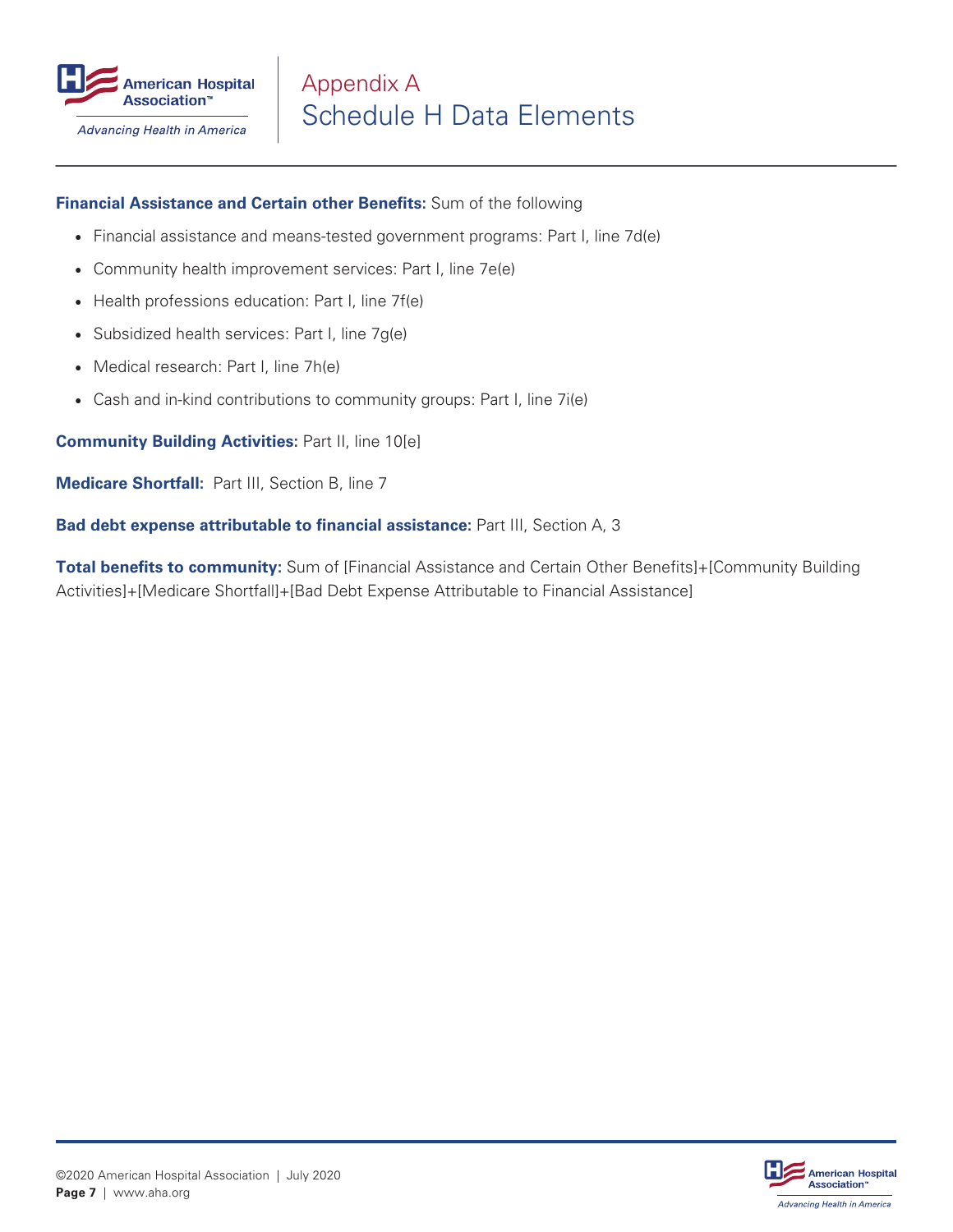

#### **Size**

**Definition:** Categories based on total hospital expenses.

- "Small" is less than \$100M;
- "Medium" is \$100M \$299M; and
- "Large" is \$300M or more.

**Source:** AHA 2017 Annual Survey

### **Location**

**Definition:** Categories are based on core-based statistical areas (CBSA). A CBSA is a U.S. geographic area defined by the Office of Management and Budget (OMB) that consists of one or more counties (or equivalents) anchored by an urban center of at least 10,000 people plus adjacent counties that are socioeconomically tied to the urban center by commuting. Hospitals located in a CBSA are categorized as "Urban/Suburban". Hospitals not located in a CBSA are categorized as 'Rural'.

**Source:** US Census

### **Type**

#### **Critical Access Hospital**

**Definition:** A critical access hospital (CAH) is a hospital designated as a CAH by a state that has established a State Medicare Rural Hospital Flexibility Program in accordance with Medicare rules.

**Source:** The national CAH database is maintained by a consortium of the Rural Health Research Centers at the Universities of Minnesota, North Carolina-Chapel Hill, and Southern Maine, and funded by the Federal Office of Rural Health Policy. The list contains the most current information and is updated regularly based on CMS reports, information provided by state Flex Coordinators, and data collected by the NC Rural Health Research Program on hospital closures.

#### **General Medical Hospital**

**Definition:** A general medical hospital is a hospital primarily engaged in providing diagnostic and medical treatment (both surgical and nonsurgical) to inpatients with a wide variety of medical conditions, and that may provide outpatient services, anatomical pathology services, diagnostic X-ray services, clinical laboratory services, operating room services, and pharmacy services.

**Source:** AHA 2017 Annual Survey